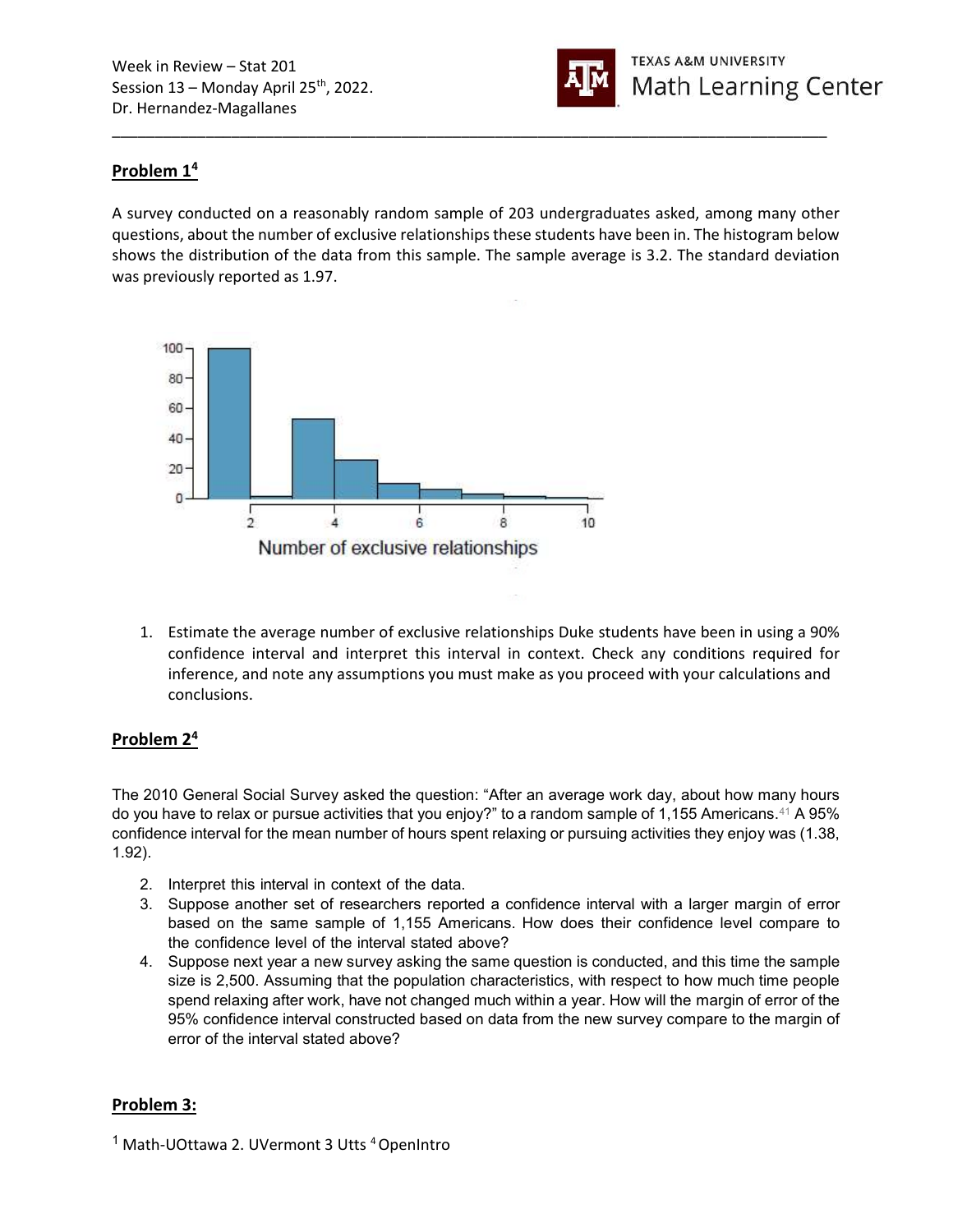

A researcher conducted an experiment on 8 randomly selected NASCAR drivers in which their reaction time was measured. The sample mean reaction time was 1.24 seconds. The sample standard deviation reaction time was 0.12 seconds. Assume that reaction time follows a normal distribution.

\_\_\_\_\_\_\_\_\_\_\_\_\_\_\_\_\_\_\_\_\_\_\_\_\_\_\_\_\_\_\_\_\_\_\_\_\_\_\_\_\_\_\_\_\_\_\_\_\_\_\_\_\_\_\_\_\_\_\_\_\_\_\_\_\_\_\_\_\_\_\_\_\_\_\_\_\_\_\_\_\_\_\_\_

- 5. A 98% confidence interval for the population mean reaction time based on these data is given by
- a)  $1.24 \pm 0.083$
- b)  $1.24 \pm 0.127$
- c)  $1.24 \pm 0.099$
- d)  $1.24 \pm 0.120$
- e) Sample size is too small to construct a confidence interval

## Problem 4:

Laura is interested in the mean height of the girls in her 9th grade class year. Assume the population standard deviation is known to be 1.2 inches. She takes a sample of 48 students and calculates a sample mean of 64.5 inches and a sample standard deviation of 0.9.

- 6. What is the parameter of interest?
- (a) The mean height of the 48 girls in Laura's 9th grade class year.
- (b) The mean height of girls in Laura's 9th grade class year.
- (c) The mean height of the girls in Laura's entire school.
- (d) The mean height of the 48 girls in Laura's entire school.
	- 7. Assume Laura wants to create a 95% confidence interval about the true parameter. What is the margin of error?
- (a) 0.89 (b) 1.07
- (c) 0.52
- (d) 0.34.

# Problem 5:

Write the null and alternative hypotheses in words and then symbols for each of the following situations.